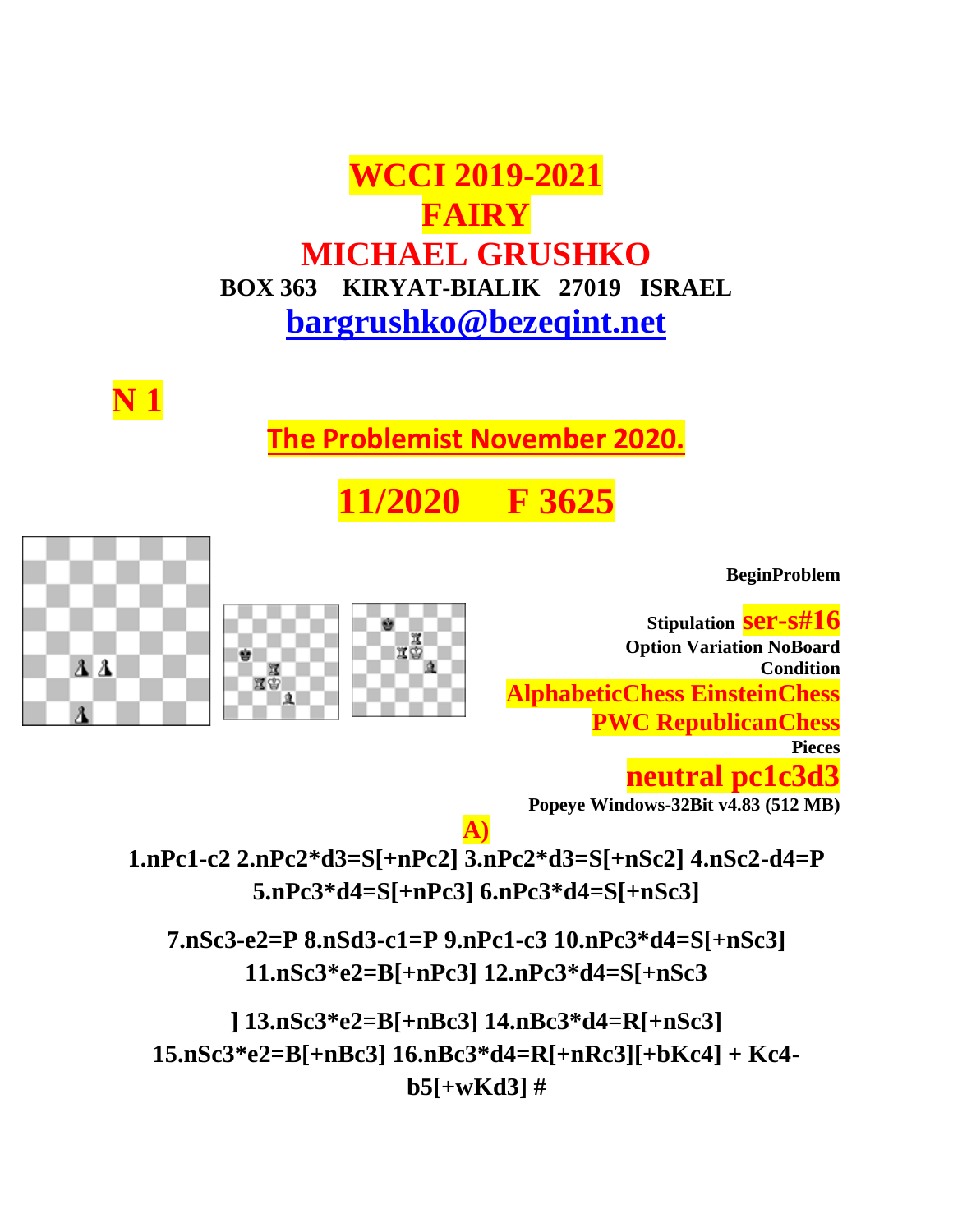### **B**)  $nPc1 \rightarrow d4$

### **1.nPc3\*d4=S[+nPc3] 2.nPc3\*d4=S[+nSc3] 3.nSc3-d5=P 4.nSd4-e6=P 5.nPd3-d4 6.nPd5\*e6=S[+nPd5]**

### **7.nPd5\*e6=S[+nSd5] 8.nSd5-f4=P 9.nPd4-d5 10.nPd5\*e6=S[+nSd5] 11.nSd5\*f4=B[+nPd5] 12.nPd5\*e6=S[+nSd5]**

### **13.nSd5\*f4=B[+nBd5] 14.nBd5\*e6=R[+nSd5] 15.nSd5\*f4=B[+nBd5] 16.nBd5\*e6=R[+nRd5][+bKd6] + Kd6-c7[+wKe5] #**

**Fairy mate by triple check.**

**F3625 by the Israeli expert has only neutral pawns and the solver needs to find a position in which the black**

**king can be placed on the board into mate (Republican chess). There are no kings or checks until then.**

**Obviously echo mates are involved, but which pieces to create and how to configure a mate position are the**

**difficult tasks for solvers. In Einstein chess a unit making a capture is transformed in the sequence**

**P>S>B>R>Q>Q, and a unit making a non-capture is transformed in the sequence Q>R>B>S>P>P. There are no**

**regular promotions. The NPc1 can be moved only by White and can move 1, 2 or 3 steps.**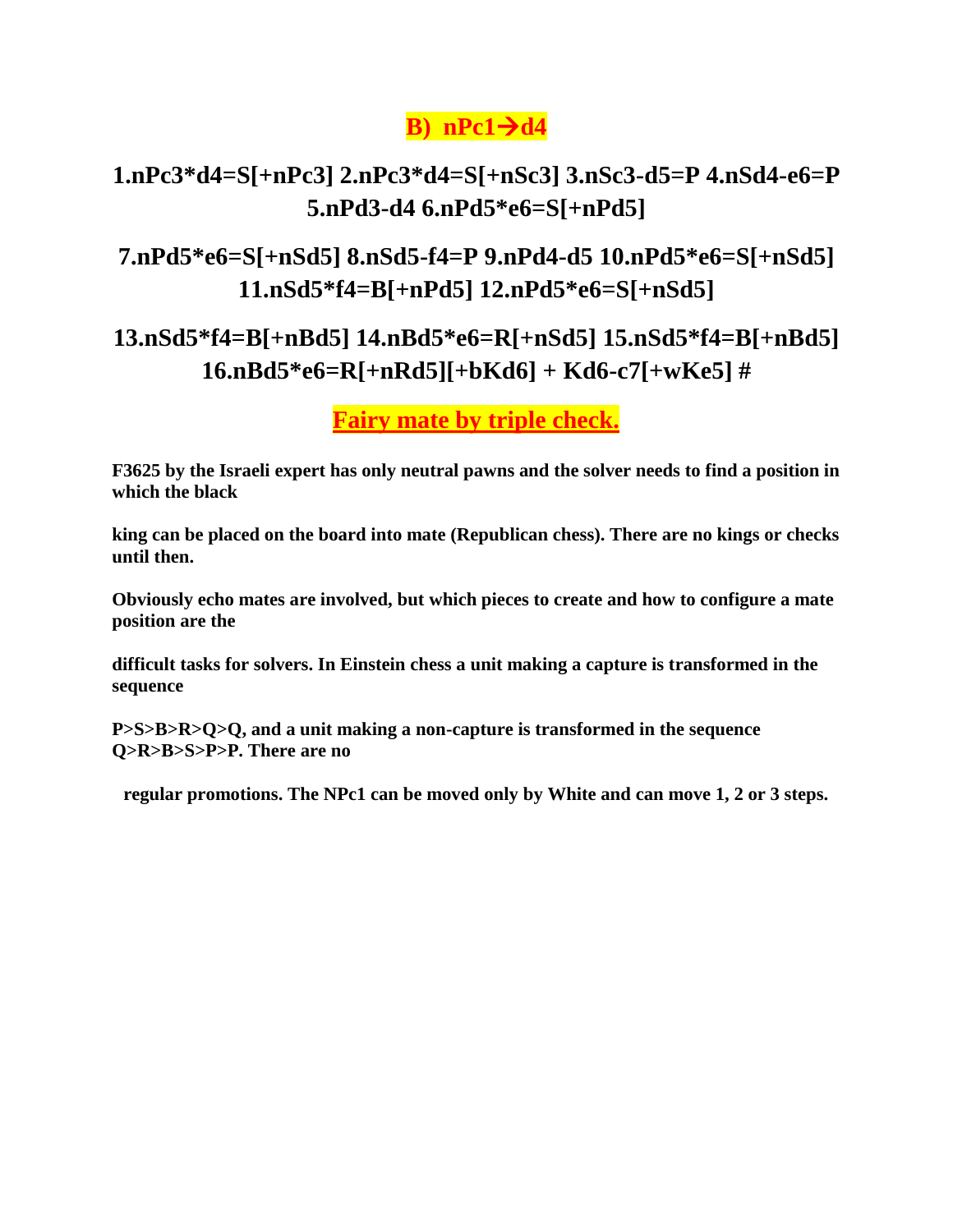# **N 2**

### **No. 1588 Michael Grushko Israel original - 28.02.2021**

### **[Julia's Fairies](http://juliasfairies.com/ru/category/julias-fairies-original-problems/)**



**A)**

**1...nKe6-f5 2.Bd1-g4 + Sh2\*g4=B + 3.nKf5\*g4=nrB nrBg4-f3[+buBg4] + 4.nrBf3-h1 uBg4-h3[+wuBg4] 5.uBg4-f3 + uBh3-g2 #**

**B**)  $wBd1 \rightarrow a4$ 

**1...Sa8-b6 2.Ba4-d7 + Sb6\*d7=B + 3.nKe6\*d7=nrB nrBd7-c6[+buBd7] + 4.nrBc6-a8 uBd7-c8[+wuBd7] 5.uBd7-c6 + uBc8-b7 #**

### $wBd1 \leftarrow \rightarrow bSh2$

**1...nKe6-d7 2.Bh2-c7 Sa8\*c7=B 3.nKd7\*c7=nrB nrBc7-e5[+buBc7] + 4.nrBe5-h8 uBc7-d8[+wuBc7] 5.uBc7-e5 + uBd8-f6 #**

**Author believes this combination of fairy conditions is** 

**used for the first time.**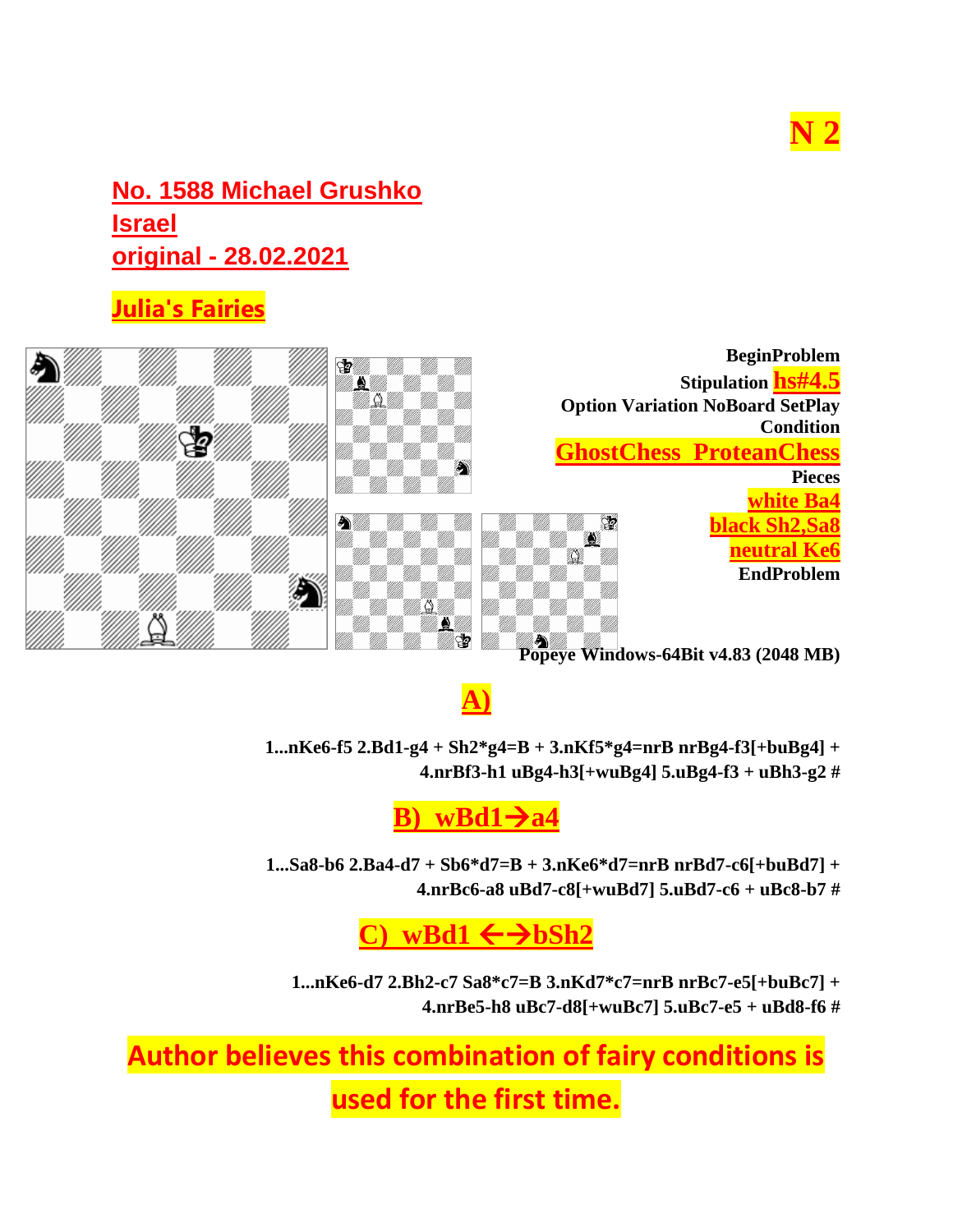# **N 3**

**The Problemist March 2021.**

# **11/2020 F 364**

# **Michael Grushko**



**Popeye Windows-32Bit v4.83 (512 MB)**

**1.Sb5-d6=P 2.nPc5-c4 3.nPc4-c3 4.nPc3-c2 5.nPc2-c1 6.nPd5-d4 7.nPd4-d3 8.nPd3-d2 9.nPd2-d1 10.d6\*e5=S[+nPe2] 11.nPe2-e1 12.Se5-d3=P 13.d3-d2 14.d2\*c1=S[+nPc2] 15.Sc1-e2=P 16.nPc2\*d1=S[+nPd2] 17.nSd1-f2=P 18.nPd2-d1 19.e2\*d1=S[+nPd2] 20.Sd1 e3=P 21.nPd2\*e1=S[+nPe2] 22.nSe1-f3=P 23.nPe2-e1 24.e3-e2 25.nPf2-f1 26.e2\*f1=S[+nPf2] 27.Sf1-g3=P 28.nPf2\*e1=S[+nPe2] 29.nSe1\*f3=B[+nPf2] 30.nPe2-e1 31.nPf2\*e1=S[+nPe2] 32.nSe1\*f3=B[+nBf1] nPe2\*f3=S[+nBc8][+bKh3] #**

**As it can be seen, none of the figures that stands at the beginning of the board, did not participate in these finals!!**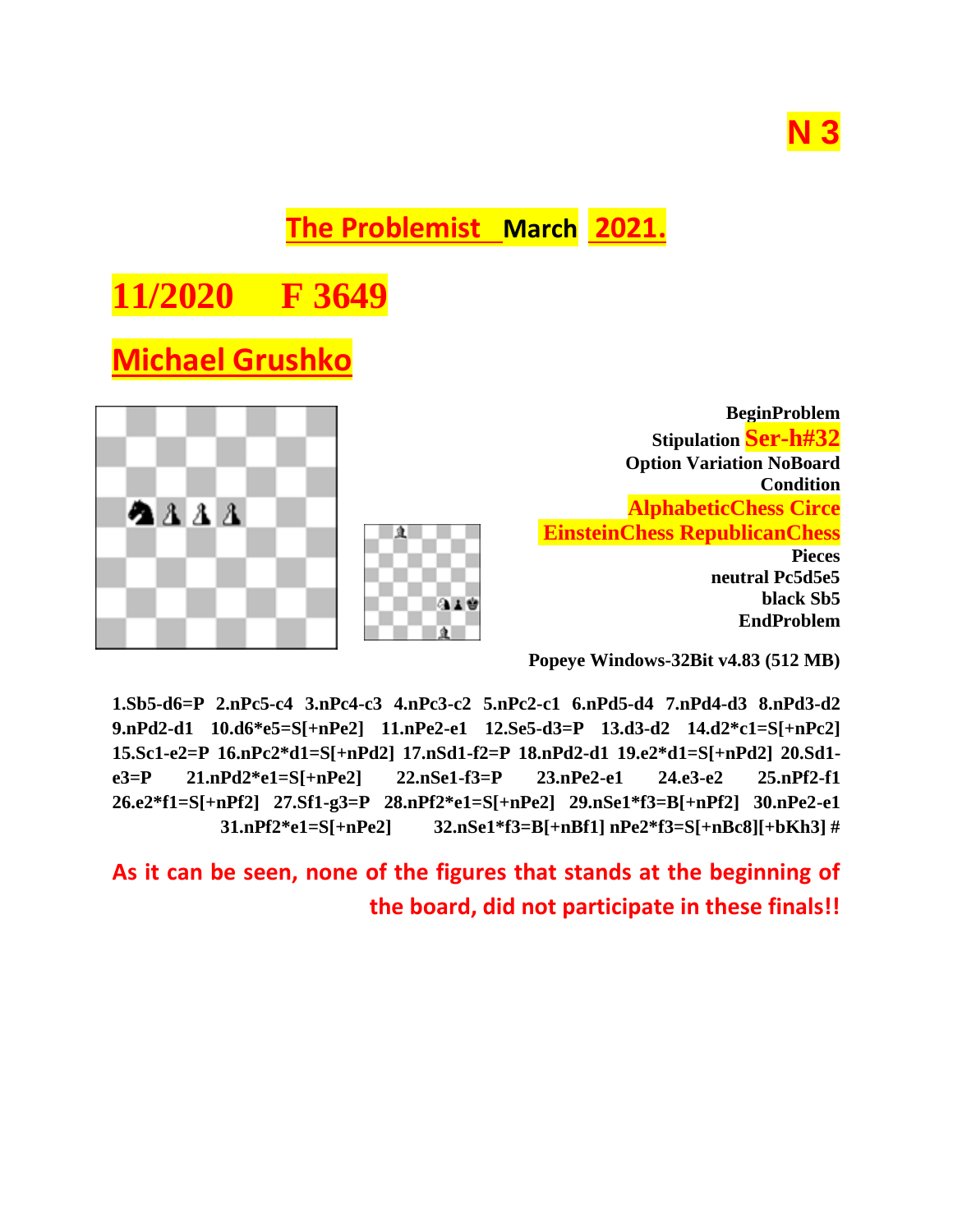

### **[Julia's Fairies](http://juliasfairies.com/ru/category/julias-fairies-original-problems/)**



A) ser-h#15 2 solution

**Popeye Windows-32Bit v4.73 (512 MB)**

1.nPb2-b1=nR 2.nRb1-b5 3.nRb5-d5 4.nPc4-c3 5.nPc3-c2 6.nPc2-c1=nB 7.nBc1-h6 8.nPc6\*d5-g5[+nPd2] 9.nPd2-d1=nR 10.nRd1-d8 11.nRd8-f8 12.nKe6-e7 13.nKe7\*f8-h8[+nRa1] 14.nRa1-a6 15.nRa6-g6 nPg5\*h6-g7[+nPh7] #

1.nPb2-b1=nB 2.nBb1-a2 3.nBa2\*c4-c5[+nBf1] 4.nBc5-d4 5.nPc6-c5 6.nPc5\*d4-f2[+nPd2] 7.nPd2-d1=nR 8.nRd1-d8 9.nRd8-f8 10.nKe6-e7 11.nKe7\*f8-h8[+nRa1] 12.nRa1-a3 13.nRa3-g3 14.nBf1-c4 15.nBc4-f7 nPf2\*g3-g6[+nPg7] #

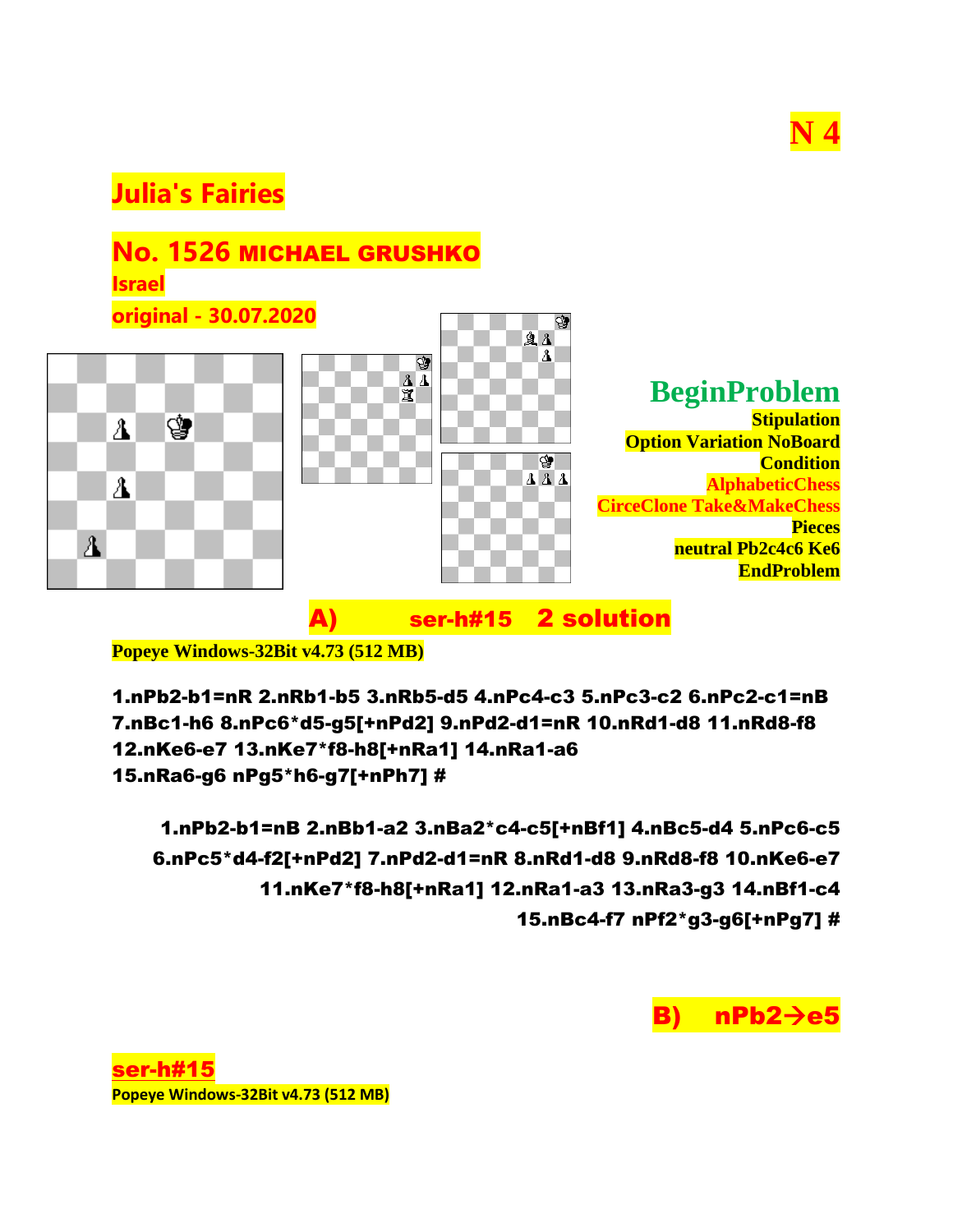1.nPc4-c3 2.nPc3-c2 3.nPc2-c1=nQ 4.nQc1\*c6-c7[+nQd1] 5.nQc7-c1 6.nQc1-f4 7.nQd1-g1 8.nPe5\*f4-f3[+nPf2] 9.nKe6-f7 10.nPf2\*g1 g7[+nPg2] 11.nPf3\*g2-g4[+nPg2] 12.nKf7-g8 13.nPg2-g1=nQ 14.nQg1-c5 15.nQc5-h5 nPg4\*h5-f7[+nPh7] #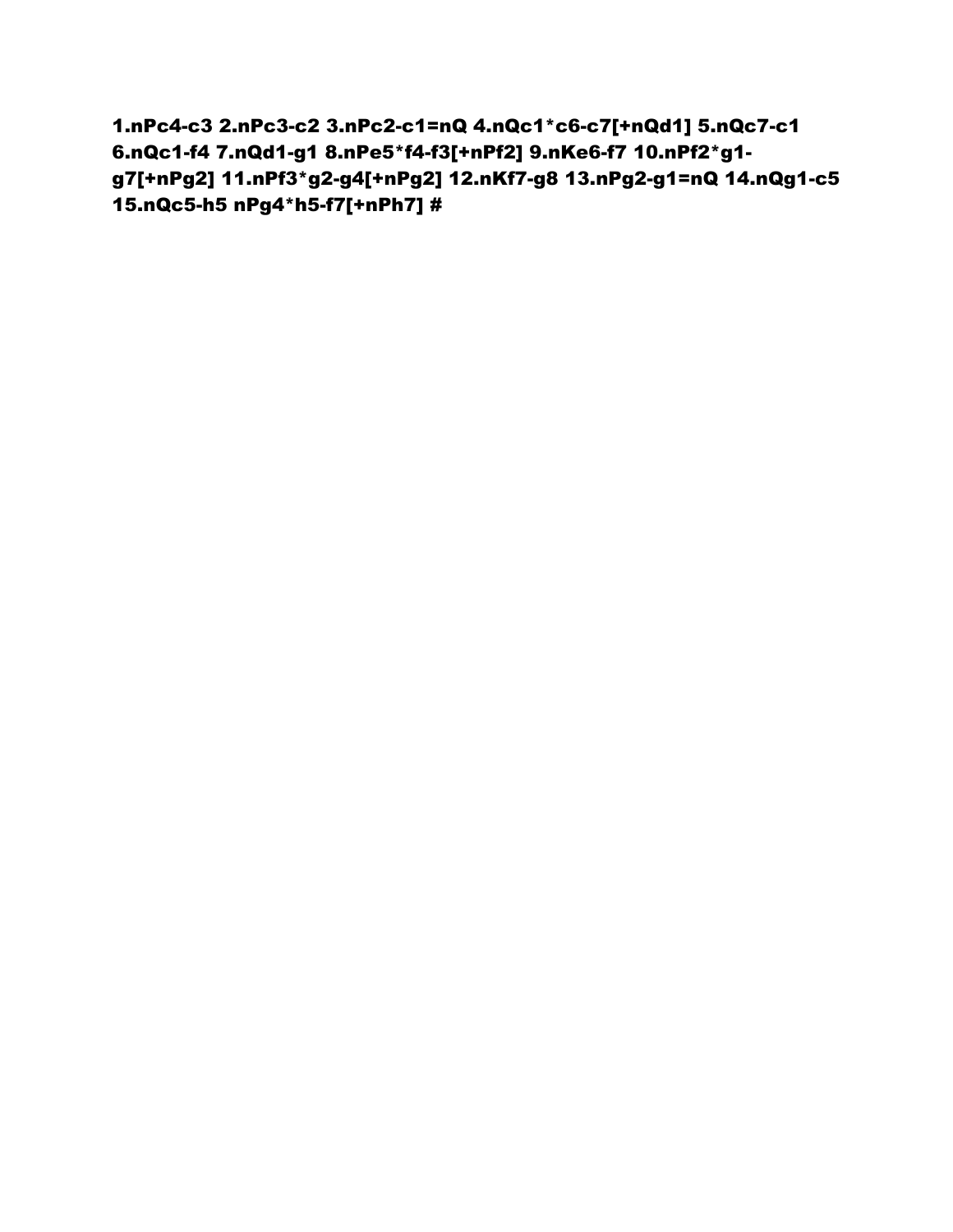# **VARIANTIM -> 81-08-2020**



### MICHAEL GRUSHKO

### **BeginProblem**

**Stipulation Ser-h#17 Option Variation NoBoard Condition AlphabeticChess ChameleonCirce EinsteinChess Take&MakeChess Pieces Neutral Sd7 Pf1e8c1 Ke4 EndProblem**







**2 Solution**

**1.nSd7-e5=P 2.nKe4\*e5-e6[+nPe2] 3.nPe2\*d1-d2=S 4.nSd2\*f1-f4=B[+nPf2] 5.nKe6-f5 6.nPe8-e5 7.nPe5\*f4-g5=S[+nBc1] 8.nBc1\*g5-h3=R[+nSg1] 9.nPf2\*g1-e2=S[+nSg1] 10.nSe2-g3=P 11.nKf5-g4 12.nSg1\*h3-h2=B[+nRh1] 13.nPg3-g2 14.nPg2-g1 15.nKg4-h3 16.nRh1\*h2-f4=Q[+nBc1] 17.nBc1-e3=S nSe3-g2=P #**

**1.nSd7-f6=P 2.nKe4-f5 3.nPe8-e5 4.nKf5\*e5-e6[+nPe2] 5.nPe2-e1 6.nKe6\*f6-f7[+nPf2] 7.nPf2\*e1-e4=S[+nPe2] 8.nPe2\*d1-d2=S 9.nSd2\*f1-f2=B 10.nSe4\*f2-e3=B[+nBc1] 11.nBc1\*e3-h6=R[+nBc1] 12.nBc1\*h6-h8=R[+nRa1] 13.nRa1-h1=B 14.nKf7-g7 15.nKg7\*h8-h2[+nRa1] 16.nRa1\*h1-f3=Q[+nBf1] 17.nBf1-e2=S nSe2-g1=P #**